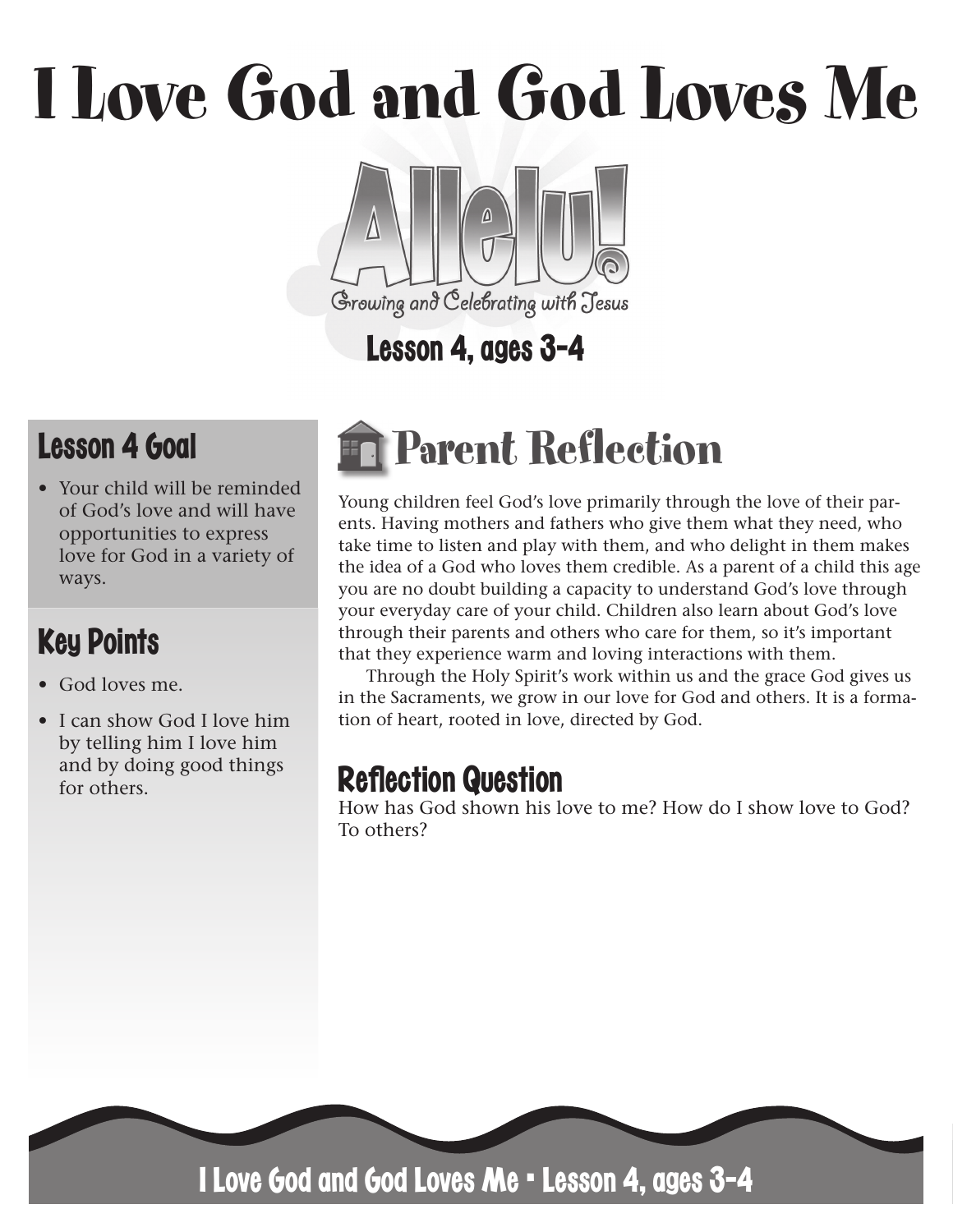#### **Lesson Preparation**

Before inviting your child to sit with you for lesson time, prepare all materials.

#### **Materials**

- ❏ Family Activity Sheet
- ❏ crayons or colored pencils
- ❏ red or pink washable paint
- ❏ white paper
- ❏ paintbrush
- ❏ newspaper to cover the table
- ❏ Lesson 4 Activity Master Saint Page (in-

#### **Gathering**

Create a prayerful space. You might place a candle on the table, or set a cross in front of you. Invite your child to join you in quietly preparing for prayer.

#### **Begin in prayer:**

Make the Sign of the Cross together or bless your child by tracing a cross on his or her forehead: "In the name of the Father, and of the Son, and of the Holy Spirit. Amen."

Pray together: *"God, we praise you because you made us wonderful. We love you because you loved us first, created us, gave us all we need, and watch over us. You are a wonderful God! Amen."*

#### **Discovering**

**Showing Love.** Turn to the first page of the Activity Sheet and read "Showing Love."

Ask, "How does God make people strong?"

Turn to the second page of the Activity Sheet. Ask your child the "Ask Me!" questions and review the answers.

cluded with this lesson)

(Keep the saint page from each lesson to gather together a Communion of Saints Book created by your child.)

#### **Preparation Steps**

❏ Set up the painting area by covering a table with newspaper and having the paint accessible.

#### **Exploring**

Use the following activities to enrich your child's understanding of the lesson and of our Catholic faith.

**1. God Loves Me. I Love God.** Turn to the drawing in the main activity of the Activity Sheet (center pages) and invite your child to describe what he or she sees. Give your child crayons or colored pencils. Explain the activity to your child and have him or her complete it.

**2. Anytime Valentine: Hand-Print Painted Hearts.** Paint the palms of your child's hands. Using the white paper, have him or her make a handprint with fingers pointing together and overlapping forming the point of the heart. Label this art "LOVE." Share it with the rest of the family.

**3. The Communion of Saints: Saint Agatha Lin.** Show your child the picture of Saint Agatha on the Family Activity page and read about her. Then read more about Saint Agatha Lin to your child (see page 3).

Ask your child: "How can you ask Jesus to help you through a scary time?"

Have your child draw about Saint Agatha Lin using the Lesson 4 Activity Master.

I Love God and God Loves Me • Lesson 4, ages 3-4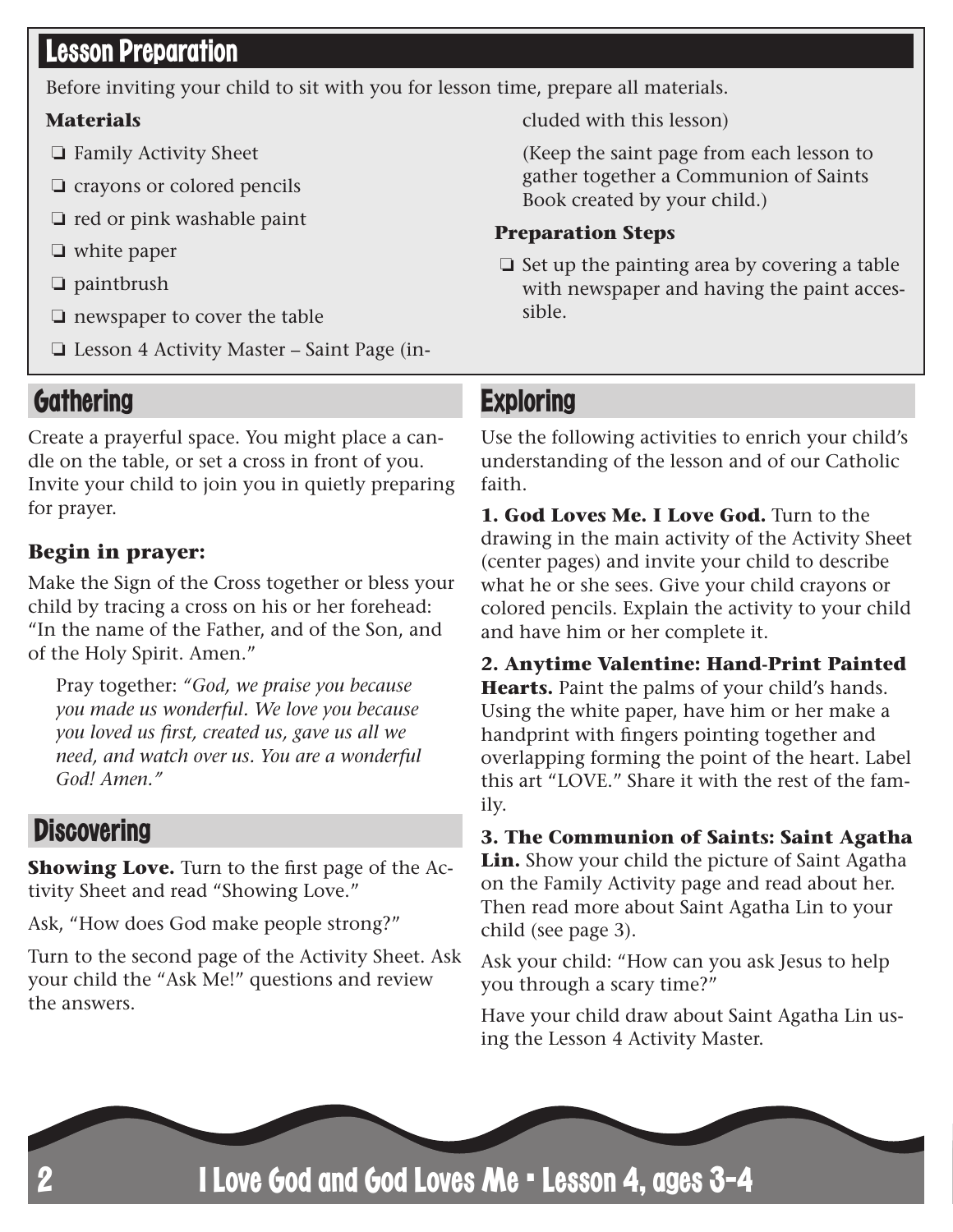#### Sending

**Pray with your child.** Begin by making the Sign of the Cross together, or bless your child by tracing a cross on his or her forehead. Pray aloud with your child.

## Saint Agatha Lin

#### **She Knew Jesus Loved Her**

One day, about two hundred years ago, a woman in China noticed something different. For thousands of years, people in her part of the world worshipped kings as God. They also believed that the people who were born before them had powers. But that day Agatha noticed that many more people were talking about Jesus. continued to teach about God. They said that Jesus was King, and that he could help them understand about God.

Agatha was proud to live in her part of the world. She wanted people to love her country.

But she also wanted them to learn to love Jesus. She began to teach children about him. This made the emperor at the time, who was like a king, very angry. He was worried that if people loved Jesus, they would not love him. Agatha knew that people could love them both. So she

This was a scary time for Agatha, but she believed she was doing the right thing. She would not let someone else, even an emperor, make her say that she would not love God.



*"Dear Jesus, thank you for giving each of us a heart for loving. Help us to show love to others. Amen."*